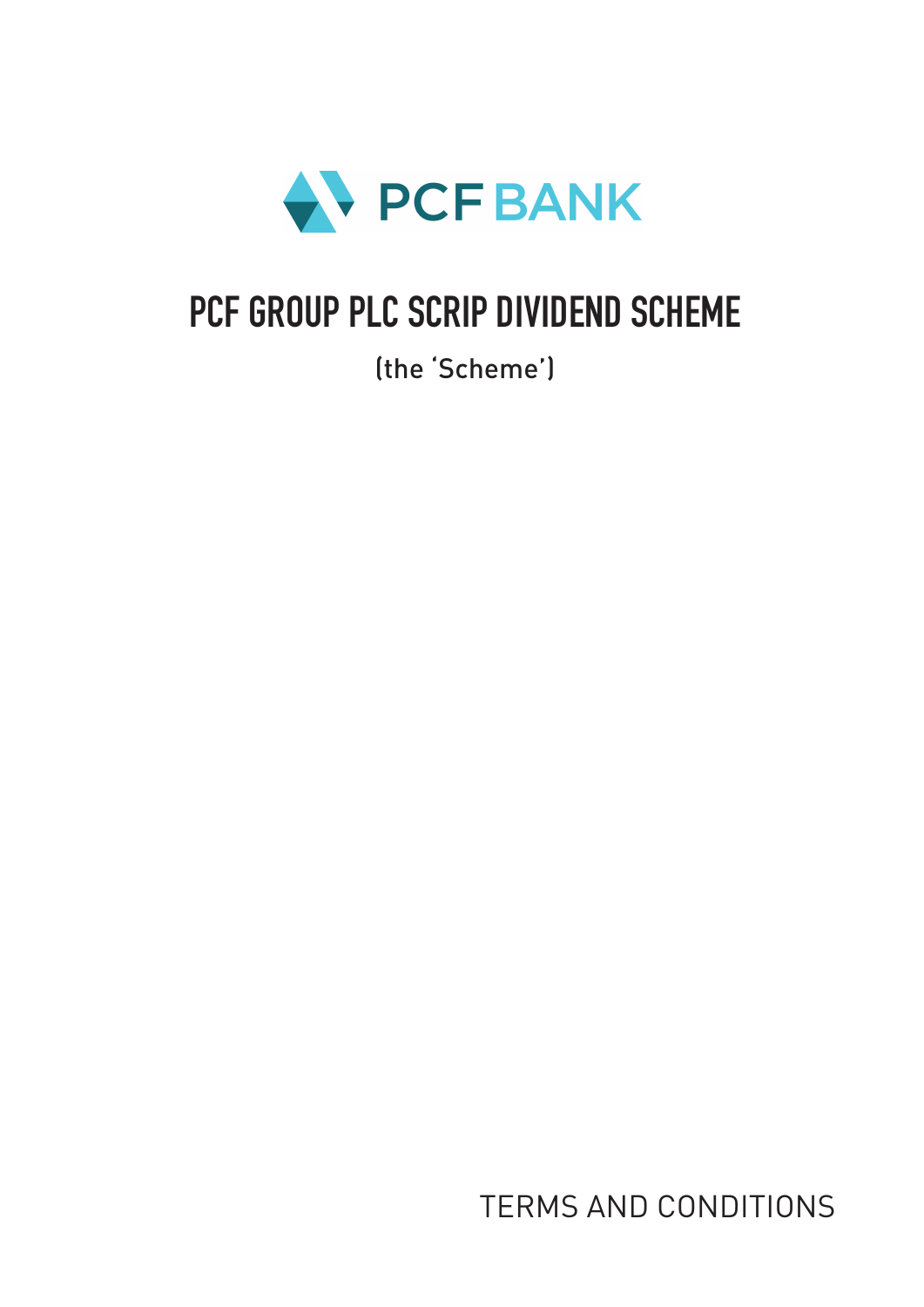# **DEFINITIONS**

| "Company"                          | PCF Group plc;                                                                                                                                                                                                                                                                                                     |
|------------------------------------|--------------------------------------------------------------------------------------------------------------------------------------------------------------------------------------------------------------------------------------------------------------------------------------------------------------------|
| "Directors"                        | the board of directors of the Company;                                                                                                                                                                                                                                                                             |
| "Dividend"                         | a dividend declared in respect of Ordinary Shares in the Company;                                                                                                                                                                                                                                                  |
| "Ex-Dividend Date"                 | the date on which the Ordinary Shares are first quoted ex the relevant<br>Dividend;                                                                                                                                                                                                                                |
| "New Share Price"                  | the price for each New Share, calculated in accordance with<br>paragraph 5 of the Terms and Conditions;                                                                                                                                                                                                            |
| "New Shares"                       | Ordinary Shares, credited as fully paid and allotted subject to the<br>Terms and Conditions;                                                                                                                                                                                                                       |
| "Ordinary Shares"                  | fully paid ordinary shares of £0.05 each in the capital of the Company;                                                                                                                                                                                                                                            |
| "Participant"                      | a Shareholder who validly elects or has elected to receive New Shares<br>by completing and returning a Scrip Dividend Mandate in the<br>prescribed manner or, if a Shareholder holds their Ordinary Shares<br>in CREST, by using the CREST Dividend Election Input Message in<br>accordance with the CREST Manual; |
| "Record Date"                      | the record date for entitlement to participation in a Dividend, as<br>notified to Shareholders from time to time;                                                                                                                                                                                                  |
| "Registrars"                       | the Company's Registrars, Computershare Investor Services PLC,<br>The Pavilions, Bridgwater Road, Bristol BS99 6ZY;                                                                                                                                                                                                |
| "Return Date"                      | the date by which:                                                                                                                                                                                                                                                                                                 |
|                                    | (i)<br>a completed Scrip Dividend Mandate must be returned to the<br>Registrars in order to participate in the Scheme; or                                                                                                                                                                                          |
|                                    | (ii)<br>a written notice of withdrawal must be returned to the Registrars<br>in order to withdraw from the Scheme,                                                                                                                                                                                                 |
|                                    | in either case in respect of the Dividend next following;                                                                                                                                                                                                                                                          |
| "Scheme"                           | the PCF Group plc Scrip Dividend Scheme comprising the Terms<br>and Conditions (as amended or modified from time to time):                                                                                                                                                                                         |
| "Scrip Dividend"                   | a Dividend in the form of Ordinary Shares (credited as fully paid)<br>instead of in cash;                                                                                                                                                                                                                          |
| "Scrip Dividend Mandate"           | a mandate (printed on yellow paper) in the form provided by the<br>Company or the Registrars, validly completed by a Shareholder,<br>comprising an application to participate in the Scheme as operated<br>by the Company from time to time until varied or revoked;                                               |
| "Shareholder" or<br>"Shareholders" | a holder or holders of Ordinary Shares; and                                                                                                                                                                                                                                                                        |
| "Terms and Conditions"             | the Terms and Conditions of the Scheme.                                                                                                                                                                                                                                                                            |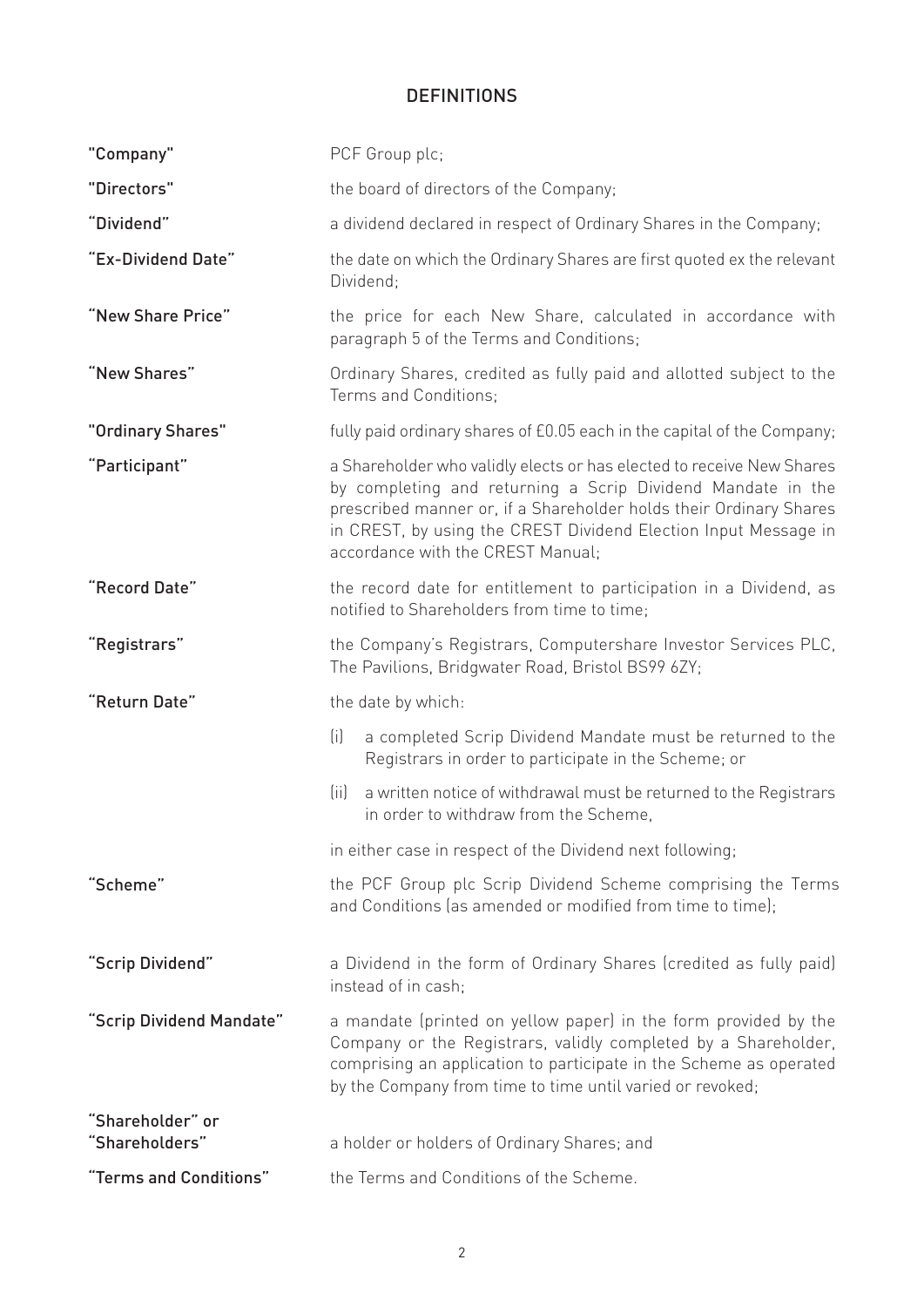#### 1. The Scheme

- 1.1 For Dividends in respect of which the Scheme operates, each Shareholder who has completed and not revoked a Scrip Dividend Mandate will receive New Shares in lieu of a cash dividend in respect of their holding of Ordinary Shares recorded in the register of members of the Company on the relevant Record Date.
- 1.2 The operation of the Scheme is subject to the approval of the Directors from time to time.
- 1.3 If the Scheme is to be operated in relation to any Dividend, Shareholders will be notified by means of a statement in the Company's Annual Report and Financial Statements, or in the Company's Interim Report, or by means of a separate letter to Shareholders which will include details of the basis of entitlement to New Shares.
- 1.4 The operation of the Scheme is conditional on the middle market quotation for an Ordinary Share (as derived from the Daily Official List of the London Stock Exchange plc) on the Return Date exceeding a price which is 15 per cent below the price calculated for a New Share, as set out in paragraph 5 of these Terms and Conditions. The operation of the Scheme in relation to any Dividend is also conditional on the New Shares to be issued under the Scheme in relation to that Dividend being admitted to AIM and admitted to trading on or before the date (as notified by the Company) on which dealings in those New Shares are expected to commence.
- 1.5 If the conditions are not satisfied, the relevant Dividend will be paid in cash.

#### 2. Extent of the operation of the Scheme

- 2.1 Each Shareholder may elect to receive New Shares under the Scheme in respect of the whole of their shareholding.
- 2.2 If a Shareholder wishes to receive a Dividend in the form of New Shares in respect of part of their shareholding and to receive cash in respect of the remaining part of their shareholding, they should give notice in writing to the Registrars, which notice must be received prior to the relevant Return Date, specifying the number of Ordinary Shares held by them in respect of which they wish to receive New Shares. Any residual entitlement in relation to any New Shares issued will be paid out together with the cash dividend in respect of the Ordinary Shares for which no election has been made.
- 2.3 Any such partial election shall have effect only in respect of the Dividend to which it relates. Subsequent dividends will be paid in accordance with the Terms and Conditions of the Scheme, unless notice of withdrawal is given in accordance with paragraph 4 of these Terms and Conditions.

#### 3. Accumulation of residual entitlements

- 3.1 No Participant can receive a fraction of a New Share. Where a Participant has made an election to participate in the Scheme, which would otherwise give rise to an entitlement to a fraction of a New Share, any residual entitlement which is less than the price of one New Share (as calculated in accordance with paragraph 5 of these Terms and Conditions) will not be paid. Instead, that sum will be credited to the account of the Participant, carried forward (without interest) and added to the next Dividend payable to that Participant in the form of New Shares under the Scheme.
- 3.2 The Company will pay cash to a Shareholder (without interest) in respect of any fractional entitlement carried forward:
	- 3.2.1 on the disposal of the Shareholder's entire shareholding; or
	- 3.2.2 on the death or liquidation of a sole Shareholder; or
	- 3.2.3 upon written request of the Shareholder.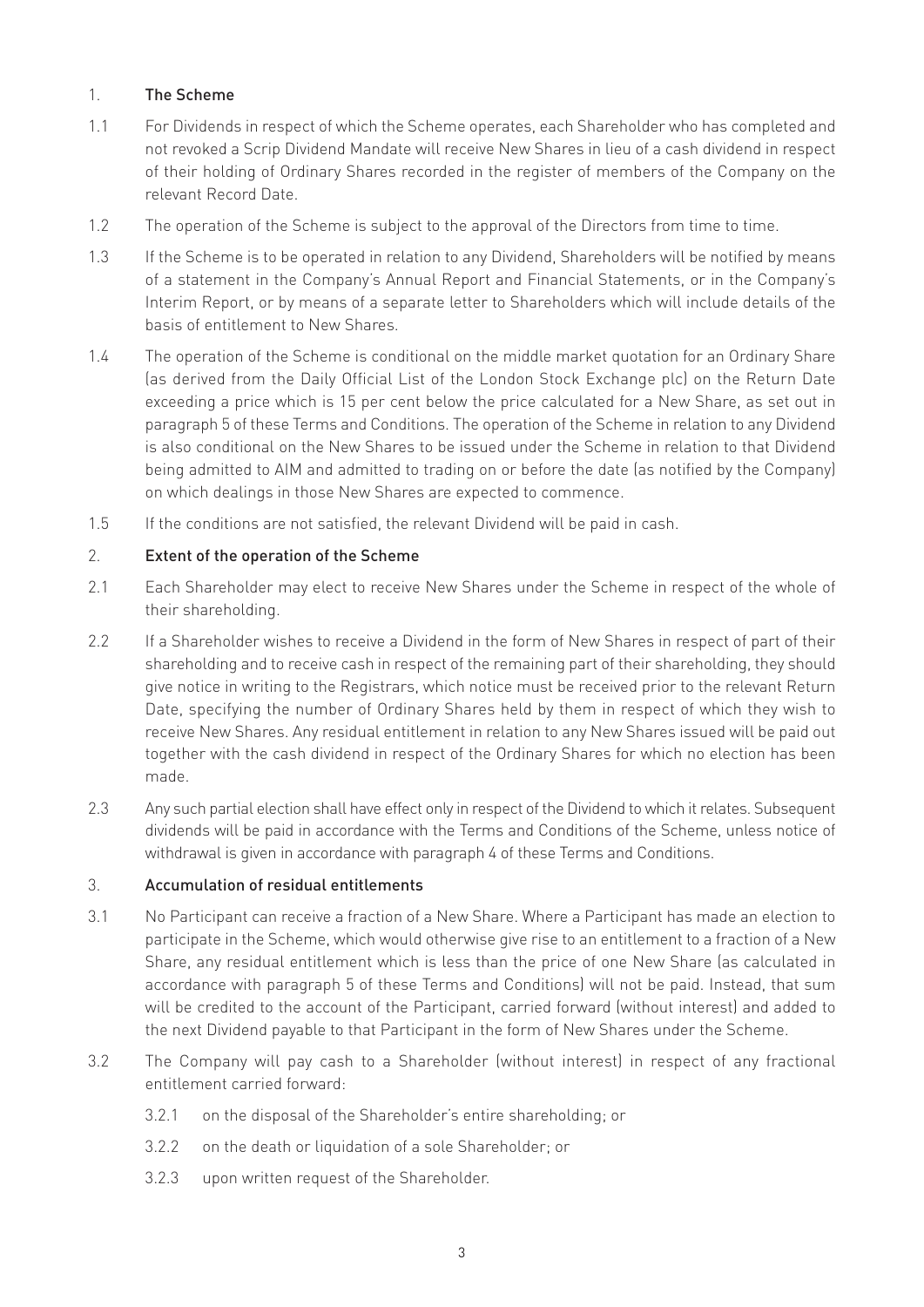- 3.3 If a notice of withdrawal in writing is lodged by the Return Date specified in the Company's Annual Report and Financial Statements, or in the Company's Interim Report, or by means of a separate letter to Shareholders, the residual amount being carried forward will be paid (without interest) together with the relevant Dividend payment. However, for any notice of withdrawal received after the Return Date, the residual amount will be carried forward and, providing a new Scrip Dividend Mandate is not submitted at that time, will be included with the following Dividend payment.
- 3.4 Additional copies of these Terms and Conditions and the Scrip Dividend Mandate will be available from the Company Secretary and/or the Registrars.

### 4. Withdrawal

- 4.1 A Participant may withdraw from the Scheme at any time by giving notice of withdrawal to the Registrars in writing. For a withdrawal to be effective in respect of the next Dividend, a notice to that effect must be received by the Registrars on or before the relevant Return Date. Any Participant withdrawing from the Scheme in respect of future Dividends will receive cash Dividends. Receipt by the Company of notice of the death of a sole Shareholder will cancel participation in the Scheme. If the deceased was a joint Shareholder, the participation of the survivor within the Scheme will continue. Receipt by the Company of notice that a Shareholder which is a corporation has been placed in liquidation will also cancel participation in the Scheme.
- 4.2 Completion of a Scrip Dividend Mandate will not revoke any existing order under which cash Dividends are paid directly to a bank. However, whilst a Shareholder participates in the Scheme, any such order will be deemed to have been suspended. Following withdrawal from the Scheme, such an order will ordinarily take effect again automatically.

#### 5. Basis of entitlement to New Shares

- 5.1 The entitlement of a Participant to New Shares will be calculated on:
	- 5.1.1 the number of Ordinary Shares held by that Participant on the Record Date in the case of elections made in respect of the whole of their shareholding; or
	- 5.1.2 that number of Ordinary Shares specified by that Participant in the case of elections made in respect of part of their shareholding in accordance with paragraph 2.2 above,

in each case multiplied by the amount of the Dividend declared, and then divided by the New Share Price.

- 5.2 The New Share Price for this purpose will be the average of the middle market quotations for an Ordinary Share as derived from the Daily Official List of the London Stock Exchange plc during the period of five dealing days commencing on the Ex-Dividend Date.
- 5.3 Example: On the assumption of a 0.1 pence dividend, a holding of 100,000 shares and an average middle market price of 30 pence:

| Full Cash Dividend on 100,000 shares at 0.1 pence  | £100.00      |
|----------------------------------------------------|--------------|
| $£100 ÷ 30$ pence =<br>333.0 shares rounded down = |              |
| 333 new shares received (at 30 pence)              | £99.90       |
| Cash carried forward                               | $f()$ 1 $()$ |

N.B. The figures in this example are purely hypothetical and are for explanatory purposes only.

5.4 Where the operation of the Scheme would result in a Participant being entitled to less than one New Share (for example where that Participant held a very small number of Ordinary Shares) no fraction of a New Share will be issued, and the relevant amount of Dividend will be carried forward as if it were a residual entitlement and dealt with in the manner provided at paragraph 3 of these Terms and Conditions.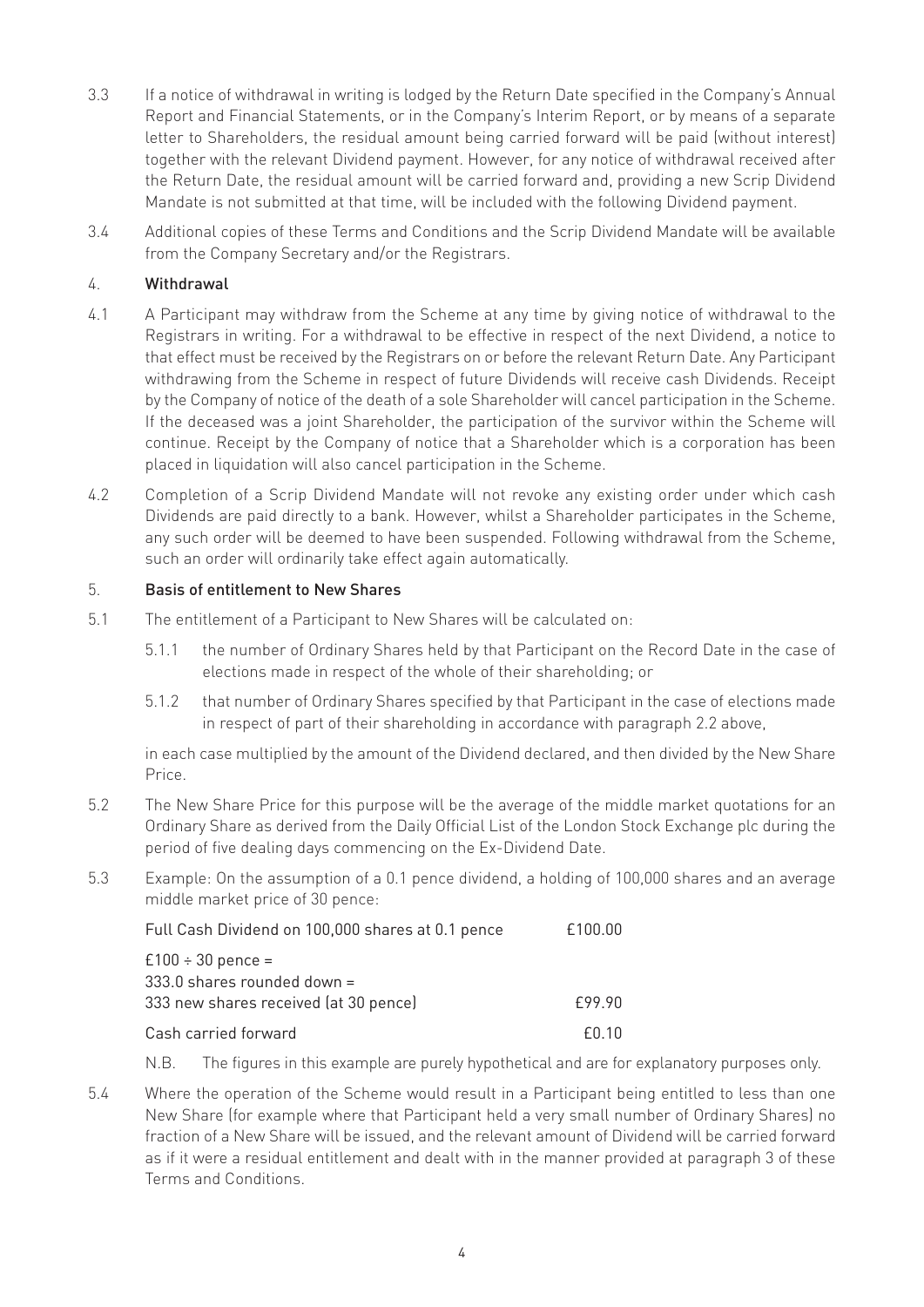## 6. Eligibility

- 6.1 The Scheme is not available to any person who is, or whom the Company believes is, resident in the United States of America, Canada, Japan, South Africa, New Zealand, Australia or the Republic of Ireland or their respective territories or possessions (subject to applicable exemptions) or in any jurisdiction outside the United Kingdom where the offer requires compliance by the Company with any governmental or regulatory procedures or any similar formalities. No person receiving a copy of these documents in any such country or jurisdiction may treat them as offering a right to elect unless such an offer could lawfully be made without any such compliance. Any Shareholder resident outside the United Kingdom wishing to receive New Shares instead of a cash dividend is responsible for ensuring that such an election can be validly and lawfully made and for observing all governmental or regulatory procedures or any similar formalities and paying any issue, transfer or other taxes in the applicable jurisdiction.
- 6.2 The Ordinary Shares have not been, and the New Shares will not be, registered under the United States Securities Act of 1933, as amended (the "Securities Act"), or registered or qualified under the securities laws of any state of the United States and, accordingly, may not be offered, sold, pledged, taken up, resold, transferred or delivered, directly or indirectly, in the United States or to or for the account or benefit of a US person, each as defined in Regulation S under the Securities Act, at any time, except pursuant to an exemption from, or in a transaction not subject to, the Securities Act and in compliance with any applicable state securities laws of any state or other jurisdiction in the United States and as may be agreed by the Company in writing.
- 6.3 Any Shareholder resident outside the United Kingdom who receives this circular and/or these Terms and Conditions and/or the Scrip Dividend Mandate should obtain advice as to whether any governmental and/or legal consent is required and/or any other formality must be observed to enable such Shareholder to participate in the Scheme.
- 6.4 The right to participate in the Scheme does not constitute an offer of securities in any jurisdiction outside the United Kingdom in which it is unlawful to make such an offer and the circular, these Terms and Conditions and the Scrip Dividend Mandate should not be forwarded by recipients thereof to any person in any territory other than where it is lawful to make such an offer.
- 6.5 For the purposes of these Terms and Conditions, a "person" outside the United Kingdom shall include any person so resident, any corporation, partnership or other entity created, organised or incorporated outside the United Kingdom and any estate of which any executor or administrator or any trust of which any beneficiary or trustee is a person outside the United Kingdom. "United States" shall mean the United States of America, its territories and possessions, any state of the United States, and the District of Columbia. "US person" includes any natural person resident in the United States, any partnership or corporation organised or incorporated under the laws of the United States, any estate of which any executor or administrator is a US person and any trust of which any trustee is a US person. References to Canada include its territories, possessions and all areas subject to its jurisdiction and any political subdivision thereof.

# 7. Election to participate in the Scheme

Shareholders who are eligible and have not previously elected to do so may participate in the Scheme by completing, signing and dating the attached Scrip Dividend Mandate in accordance with the instructions set out on that form. If the Scrip Dividend Mandate is not received by the time and date set out on the form, the election will be effective in respect of future Dividends in respect of which the Scheme is operated. No acknowledgement of receipt of a Scrip Dividend Mandate will be given.

#### 8. Issue and admission to trading of New Shares

8.1 Application will be made to the Financial Conduct Authority and/or the London Stock Exchange plc (as appropriate) for admission to AIM and admission to trading of all New Shares. Subject to such admission, share certificates for New Shares will be issued and posted to Participants eligible thereto, at their risk, at or about the same time as the dividend warrants in respect of cash dividends are sent to eligible Shareholders.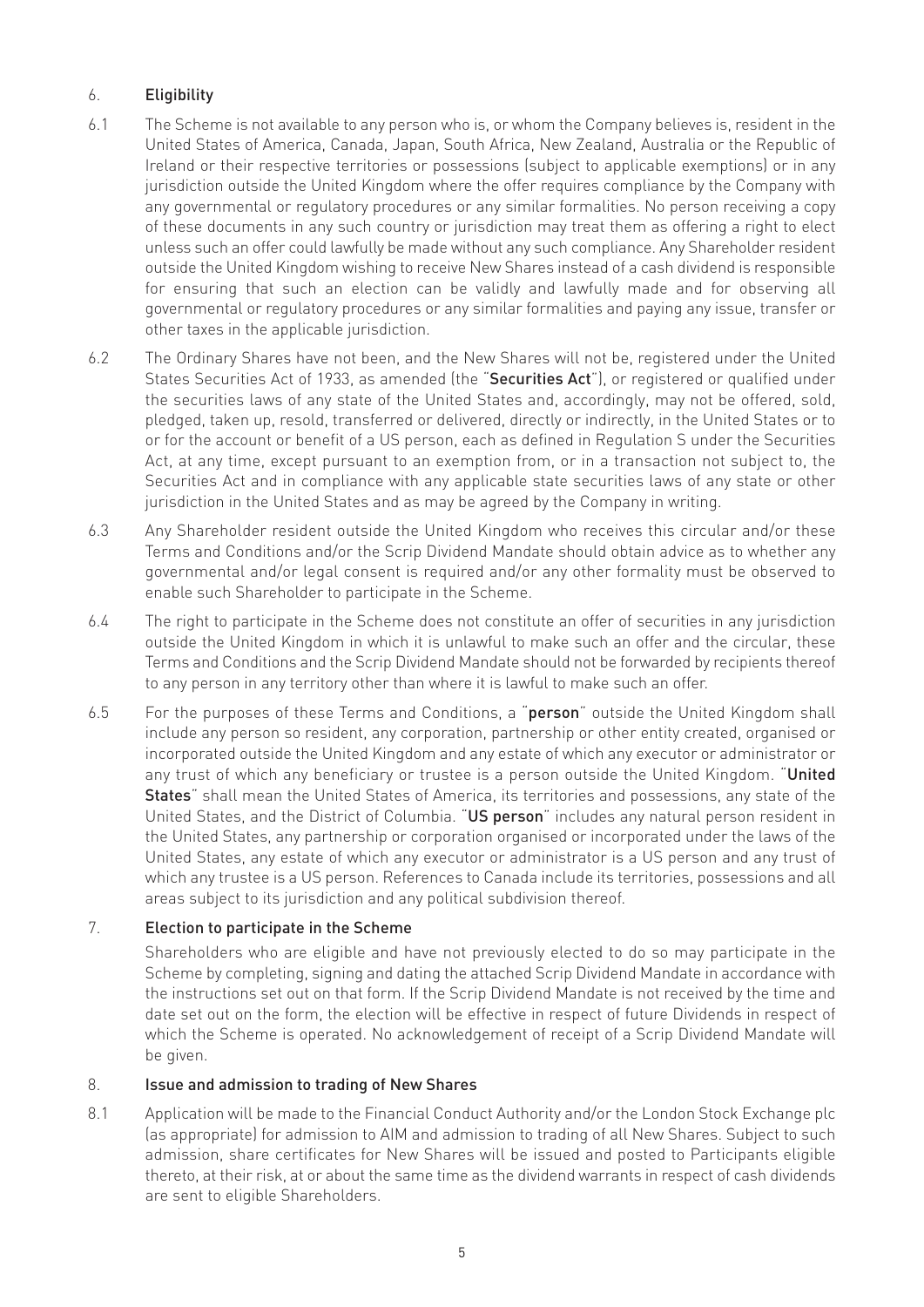- 8.2 Where the New Shares are issued as uncertificated shares, the Company will instruct Euroclear UK & Ireland Limited to credit the Shareholder's stock account in CREST (being the account under the same participation ID and member account ID as the Ordinary Shares from which the New Shares are derived) with the appropriate entitlement of New Shares.
- 8.3 The New Shares will, on issue, rank equally in all respects with existing issued Ordinary Shares and will carry the right to all Dividends subsequently declared.

#### 9. Accounting statements

- 9.1 To assist Participants with their tax returns, a statement will be sent with each certificate for New Shares, setting out the following information:
- 9.1.1 the total number of Ordinary Shares held by the Participant on the relevant Record Date;
- 9.1.2 Dividend entitlement;
- 9.1.3 cash balance brought forward from the last Dividend (if any);
- 9.1.4 total funds available to purchase New Shares;
- 9.1.5 the number of New Shares allotted to the Participant;
- 9.1.6 cash equivalent of New Shares allotted:
- 9.1.7 the residual entitlement (if any) of the Participant (as described in paragraph 3 of these Terms and Conditions) to be carried forward and added to the next applicable Dividend; and
- 9.1.8 the cash equivalent for tax purposes of the New Shares allotted and issued to the Participant.
- 9.2 A Participant who has elected to participate in the Scheme, but whose entitlement is not sufficient for them to qualify for any New Shares, will receive a notification at or about the same time as those Participants who receive statements with their share certificates.

#### 10. Modification and termination

- 10.1 The Scheme can be modified, suspended or terminated by the Directors at any time without notice to Participants individually. In the case of a modification, Participants will be deemed to have elected to continue under the modified Scheme unless the Registrars are notified to the contrary in writing. The Directors also have the power, after an offer of New Shares under the Scheme is made, to revoke the offer generally at any time prior to the allotment of the New Shares.
- 10.2 A Scrip Dividend Mandate may be modified, suspended or terminated by giving written notice to the Registrars, so as to be received before the final time and date for receipt of a Scrip Dividend Mandate in respect of the relevant Dividend.
- 10.3 The Company will use its reasonable endeavours to circulate updated versions of these Terms and Conditions if significant alterations are required or made pursuant to changes in tax or other legislation or regulation. However, it is the responsibility of each Participant to assess, with their appropriate professional adviser, the effect of any such change to their individual circumstances.

#### 11. Taxation

Under current United Kingdom legislation and current HM Revenue & Customs practice, it is believed that the taxation consequences for Shareholders resident in the United Kingdom for taxation purposes of electing to receive New Shares instead of a full cash dividend are broadly as outlined below. Shareholders should note that the summary is a general guide to the UK tax regime currently in force and is not exhaustive.

#### 11.1 UK resident individuals

11.1.1 Individuals who elect to receive New Shares instead of a cash dividend will be treated as having received income of an amount which is equal to the "Cash Equivalent" of the New Shares. The Cash Equivalent of each New Share will be the New Share Price calculated in accordance with paragraph 5 of these Terms and Conditions, unless the market value of a New Share on the first day of dealing on the London Stock Exchange (the "opening value") differs by 15 per cent or more from the New Share Price, in which case the Cash Equivalent of one New Share will be the opening value.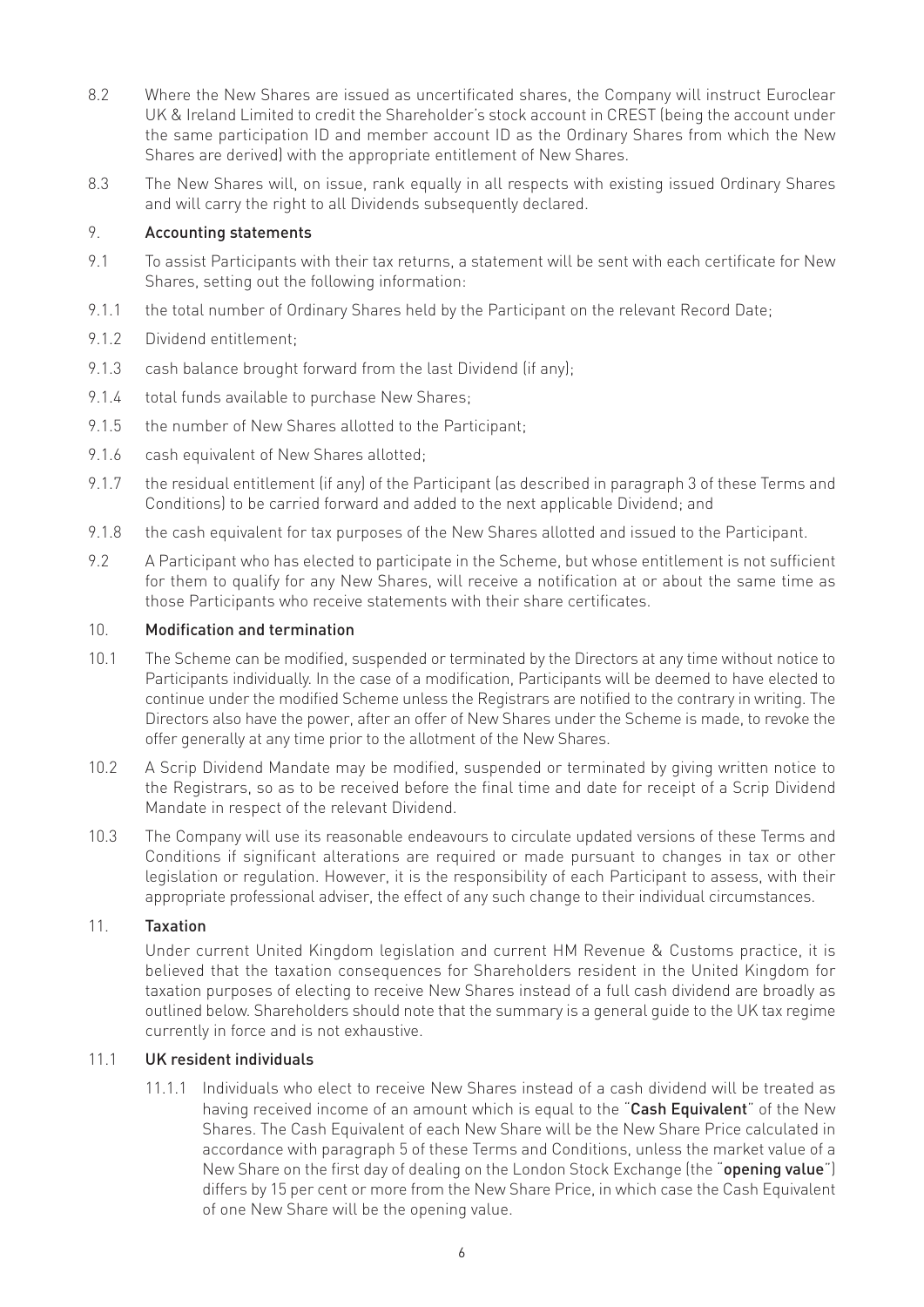- 11.1.2 With effect from 6 April 2016, each individual is entitled to an annual tax-free dividend allowance of £5,000. If the amount of income which an individual Shareholder is treated as having received (as mentioned above), when added to other dividend income received by the individual in the tax year in which the New Shares are issued, is less than or equal to £5,000, the individual will have no liability for income tax in respect of the receipt of the New Shares.
- 11.1.3 If the amount of income which an individual Shareholder is treated as having received (as mentioned above), when added to other dividend income received by the individual in the tax year in which the New Shares are issued, exceeds £5,000, the excess amount ("the excess amount of income") will be subject to income tax in accordance with the following provisions.
- 11.1.4 Individuals who (after taking account of the amount of income which they are treated as having received, as mentioned above) pay income tax only at the basic rate (currently 20 per cent), but not the higher rate, will be liable to income tax at the dividend ordinary rate (currently 7.5 per cent) on the excess amount of income.
- 11.1.5 Individuals whose total income for tax purposes (after taking into account the amount of income which they are treated as having received as mentioned above) exceeds the threshold for higher rate income tax ("the higher rate threshold") will be liable to income tax at the dividend upper rate (currently 32.5 per cent) on the excess amount of income to the extent that such income exceeds the higher rate threshold.
- 11.1.6 Individuals whose total income for tax purposes (after taking into account the amount of income which they are treated as having received as mentioned above) exceeds the threshold for additional rate income tax ("the additional rate threshold") will be liable to income tax at the dividend additional rate (currently 38.1 per cent) on the excess amount of income to the extent that such income exceeds the additional rate threshold.

For capital gains tax purposes, the amount of the Cash Equivalent will be treated as consideration given for the New Shares.

#### 11.2 UK resident trustees

- 11.2.1 Trustees who are liable to tax on dividend income at the dividend trust rate (currently 38.1 per cent) and who elect to receive New Shares instead of a cash dividend will, for the purposes of computing the tax payable, be treated as having received income of an amount which is equal to the Cash Equivalent.
- 11.2.2 For capital gains tax purposes, the amount of the Cash Equivalent will be treated as consideration given for the New Share.

#### 11.3 UK resident corporate shareholders

New Shares received by a corporate Shareholder which is resident in the United Kingdom will not, subject to the enactment of The Corporation Tax (Treatment of Unrelieved Surplus Advance Corporation Tax) (Amendment) Regulations 2016, be treated as qualifying investment income. Corporation tax will not be charged in respect of the issue of New Shares. For the purposes of corporation tax on chargeable gains, no consideration will be treated as having been given for the New Shares.

#### 11.4 UK resident gross funds, charities, heritage bodies and scientific research organisations

No tax credit will attach to the New Shares and no repayment claim can be made in respect of a receipt of New Shares.

This summary of the likely tax treatment is based on current United Kingdom law, and is not exhaustive. Although this summary is believed to be correct at the time of preparation of these Terms and Conditions, the decision whether to participate in the Scheme or not, or whether to terminate any existing participation in the Scheme, is the sole responsibility of each Shareholder. If you are not sure how you will be affected, you should consult your professional adviser before deciding how to proceed.